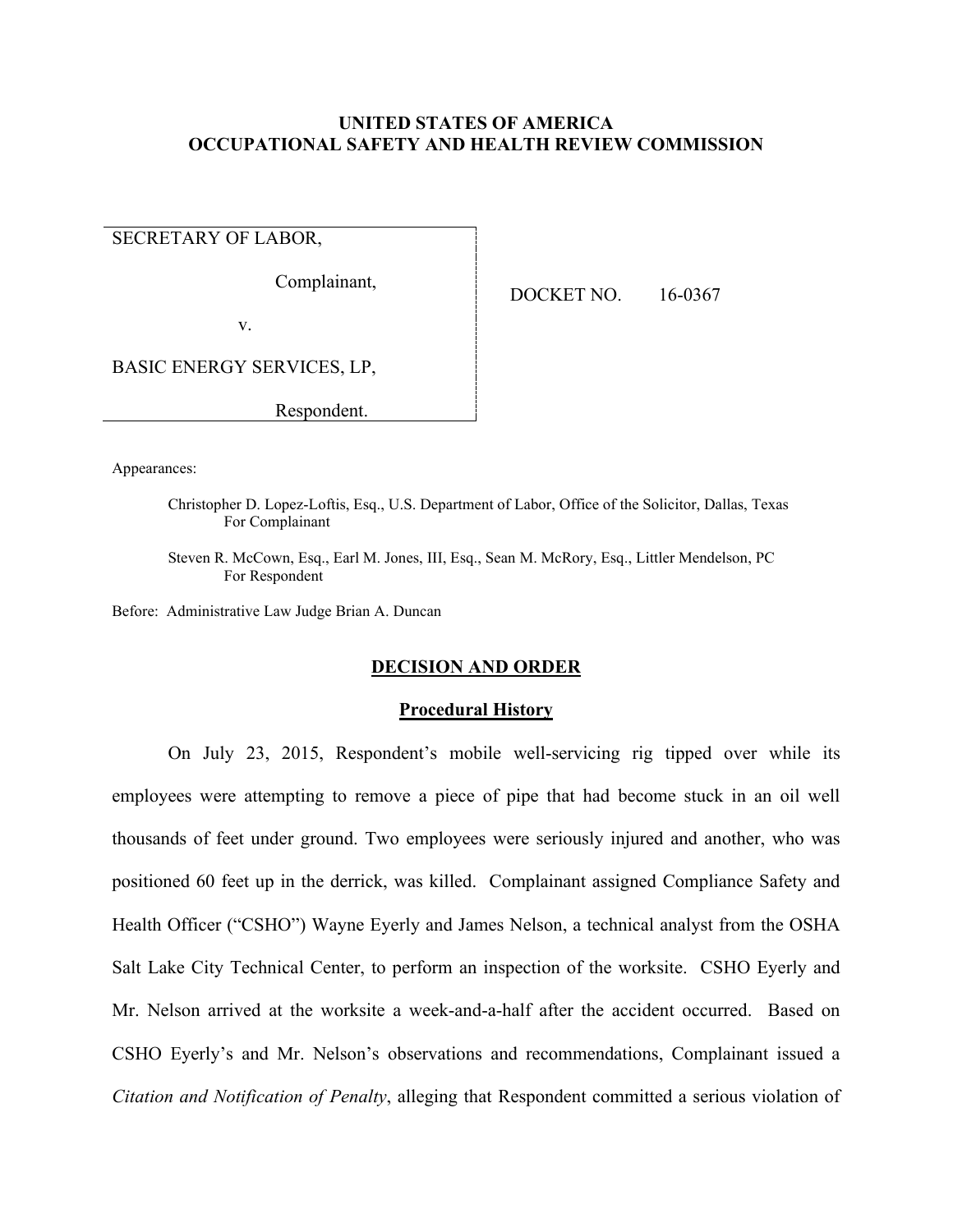29 U.S.C.  $\S 654(a)(1)$ , also referred to as the general duty clause, with a proposed penalty of \$7,000. Respondent timely contested the *Citation*, which brought the matter before the Occupational Safety and Health Review Commission pursuant to Section 10(c) of the OSH Act.

This case was originally set for trial on December 6, 2016; then continued, at the request of the parties, to March 9, 2017. On March 9, 2017, the trial began but was quickly recessed because two key witnesses, Johnny Mullins and Michael Brown, refused to comply with trial subpoenas issued by this Court.<sup>[1](#page-1-0)</sup> Both parties also raised multiple discovery issues and claims of prejudice for the first time at trial. (Tr. 78-106).

On March 29, 2017, Complainant filed a motion to enforce the subpoenas. Therefore, the matter was referred to the Department of Justice, who has authority to pursue the enforcement of OSHRC subpoenas before the appropriate U.S. District Court. *See* 29 C.F.R. § 2200.65(f). It took nearly 10 months for the DOJ to authorize the enforcement action and refer the matter to a local U.S. Attorney's Office. On February 27, 2018, the U.S. Attorney filed a petition to enforce the administrative subpoenas served on Mullins and Brown in the Eastern District of Texas. This Court further issued an order compelling Mullins and Brown to testify at a commencement of this trial on March 1, 2018.

When the trial was reconvened on March 1, 2018, however, Mullins and Brown again failed to appear. In lieu of waiting for Mullins and Brown, the Court heard testimony from the only other witness called by the parties: James Nelson. (Tr. 140). By the conclusion of Nelson's testimony, neither Mullins nor Brown had appeared. Therefore, the Court ordered the trial be recessed again while the subpoena enforcement action progressed before the District Judge in the Eastern District of Texas. (Tr. 282-294).

<span id="page-1-0"></span><sup>&</sup>lt;sup>1</sup> Served by Complainant on February 28, 2017 and March 2, 2017.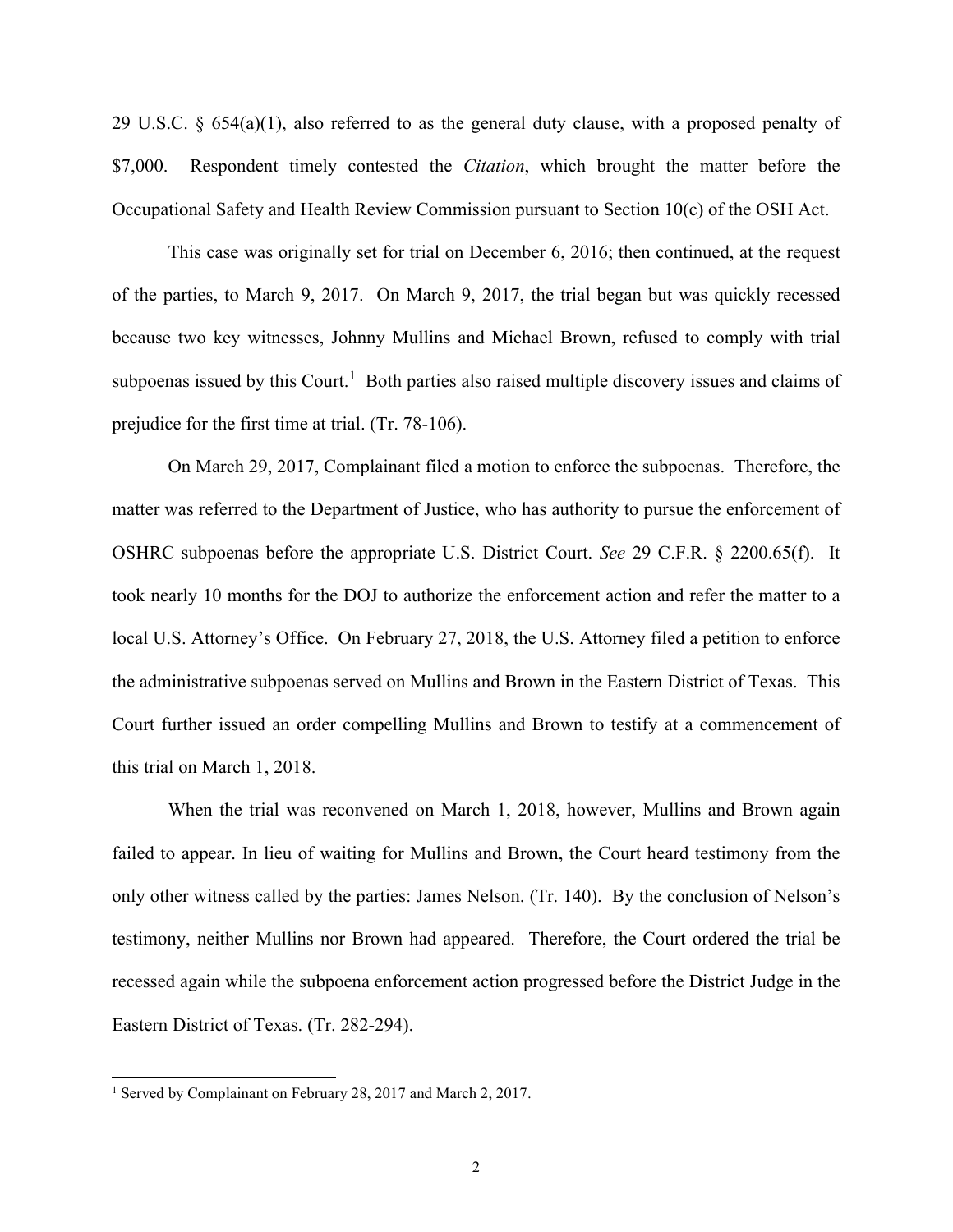On April 17, 2018, Respondent filed a *Petition for Interlocutory Review* based on the repeated trial delays and a claim of prejudice resulting from those delays. The matter was not accepted by the Commission for review, resulting in a *de facto* denial of the petition on May 18, 2018. *See* 29 C.F.R. § 2200.73(b).

On December 3, 2018, the Eastern District of Texas District Court issued an *Order to Show Cause* to Mullins and Brown regarding their failure to appear at the OSHRC trial. Ultimately, on April 8, 2019, Brown and Mullins withdrew their previously lodged objections to the OSHRC subpoenas. Therefore, on April 10, 2019, the District Court issued an order directing Mullins and Brown to appear before this Court "at such reasonable time and place as the ALJ may set, and then and there testify."

On June 7, 2019, the conclusion of this trial was conducted in Tyler, Texas, wherein both Mullins and Brown appeared and gave testimony. No additional witnesses were called by either party. Both parties timely submitted post-trial briefs for consideration.

### **Jurisdiction & Stipulations**

The parties stipulated that the Commission has jurisdiction over this proceeding pursuant to Section 10(c) of the Act and that, at all times relevant to this proceeding, Respondent was an employer engaged in a business and industry affecting interstate commerce within the meaning of Sections 3(3) and 3(5) of the Act, 29 U.S.C. § 652(5). (Tr. 15). *See Slingluff v. OSHRC*, 425 F.3d 861 (10th Cir. 2005).

## **Factual Background**

 Respondent was hired by Mid-States Petroleum to remove a section of oil pipe that had become stuck roughly 7,500 feet below the wellhead. (Tr. 353, 384, 450). Respondent worked with a tool hand named George Ogle, who was employed by Knight Tools, which provides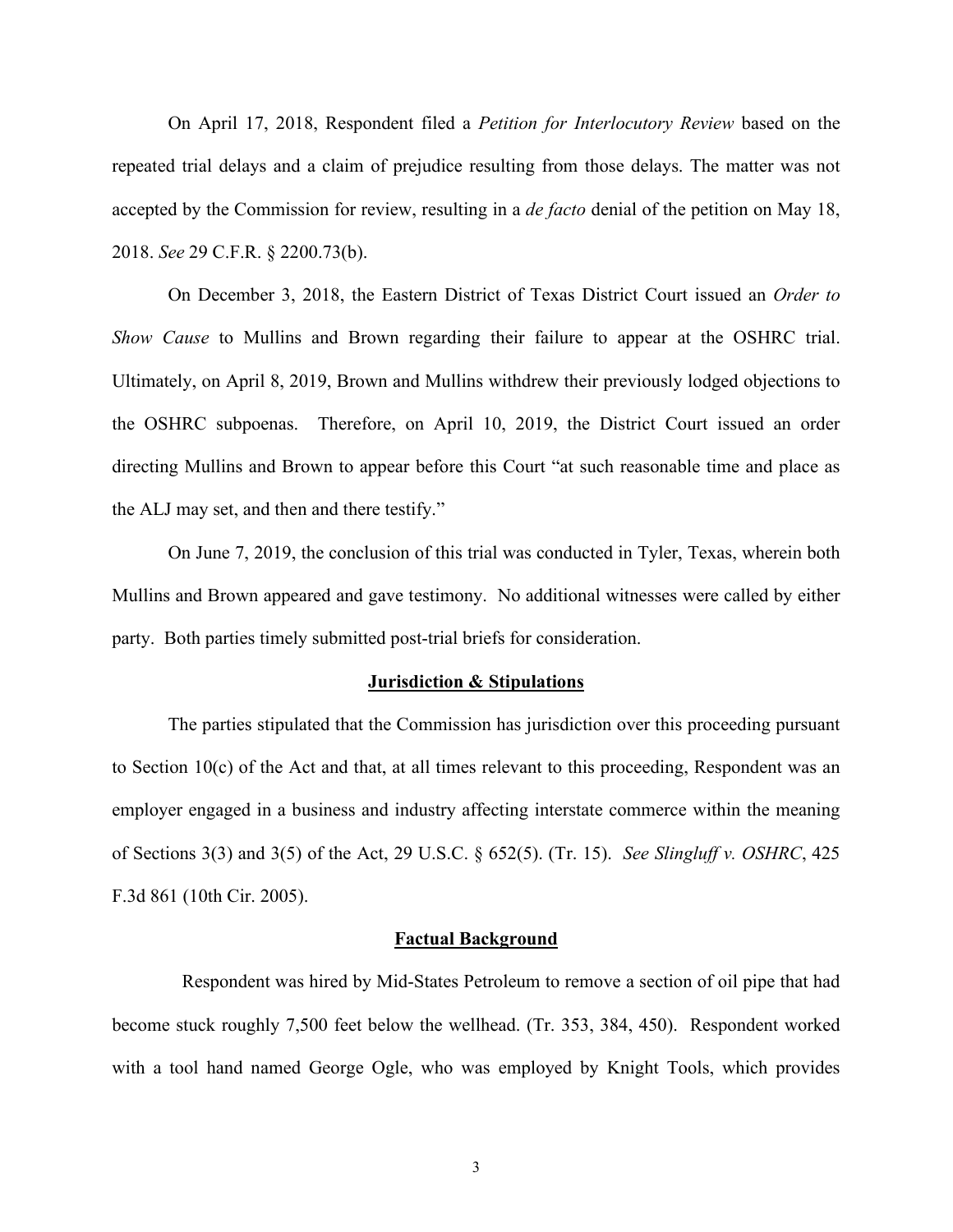specialty tools to aid in the removal of stuck pipe. (Tr. 365–66). The operation was overseen by a company man, Stewart Luce, who represented Mid-States at the wellsite. (Tr. 366, 421). Respondent's on-site crew consisted of Michael Brown (Rig Supervisor/Tool Pusher), Johnny Mullins (Rig Operator), Justin Turner (derrick hand), and two other derrick hands. (Tr. 337, 421, 450).

The process of removing a piece of stuck oil pipe down the well is commonly referred to as "fishing," and the piece of stuck pipe is referred to as the "fish". (Tr. 317–19). Respondent provided what is known as a mobile workover rig, which was used as the fishing pole, so to speak, to reel in the fish.<sup>[2](#page-3-0)</sup> (Tr. 323). The rig being used at this site, a series 750, had a hydraulic actuated mast,<sup>[3](#page-3-1)</sup> which extended 120 feet up in the air from the rear of the mobile unit, and had a 300,000-pound lifting capacity. (Tr. 149, 326–28). Once the rig was positioned over the wellhead, it was anchored to a base beam, which is a solid piece of steel, measuring roughly 85 feet long, 4 feet wide, and at least 6–12 inches thick. (Tr. 328–30). The derrick had three main employee work areas: the "goat stand," where the rig operator, Mullins, was positioned; the rig floor, where the two derrick hands worked; and the elevated tubing board, where derrick hand Justin Turner, was stationed. (Tr. 337–38, 344, 354). The rig operator raised and lowered the pipe string by controlling elevators attached to the mast. (Tr. 319–20, 344). The rig floor hands used a set of tongs to separate sections of pipe, known as "stands",  $4$  as they came out of the wellhead. (Tr. 344). The derrick hand who was positioned on the tubing board, roughly 60 feet

<span id="page-3-0"></span><sup>2.</sup> According to Mullins, a servicing rig serves two functions: completion and workover operations. (Tr. 319). This case focuses on workover operations, which are implemented when something goes wrong at the well, such as a stuck piece of pipe. (Tr. 319).

<span id="page-3-1"></span><sup>3.</sup> The mast is also referred to as the derrick. (Tr. 322).

<span id="page-3-2"></span><sup>4.</sup> An individual section of pipe is referred to as a "joint", whereas two pieces of pipe attached by a collar are referred to as a "stand". (Tr. 342). A joint is typically 31.5- to 32.5-feet long. (Tr. 431). Thus, a stand is roughly 65feet long, which explains the position of a derrick hand in a 60-foot tall perch. (Tr. 431)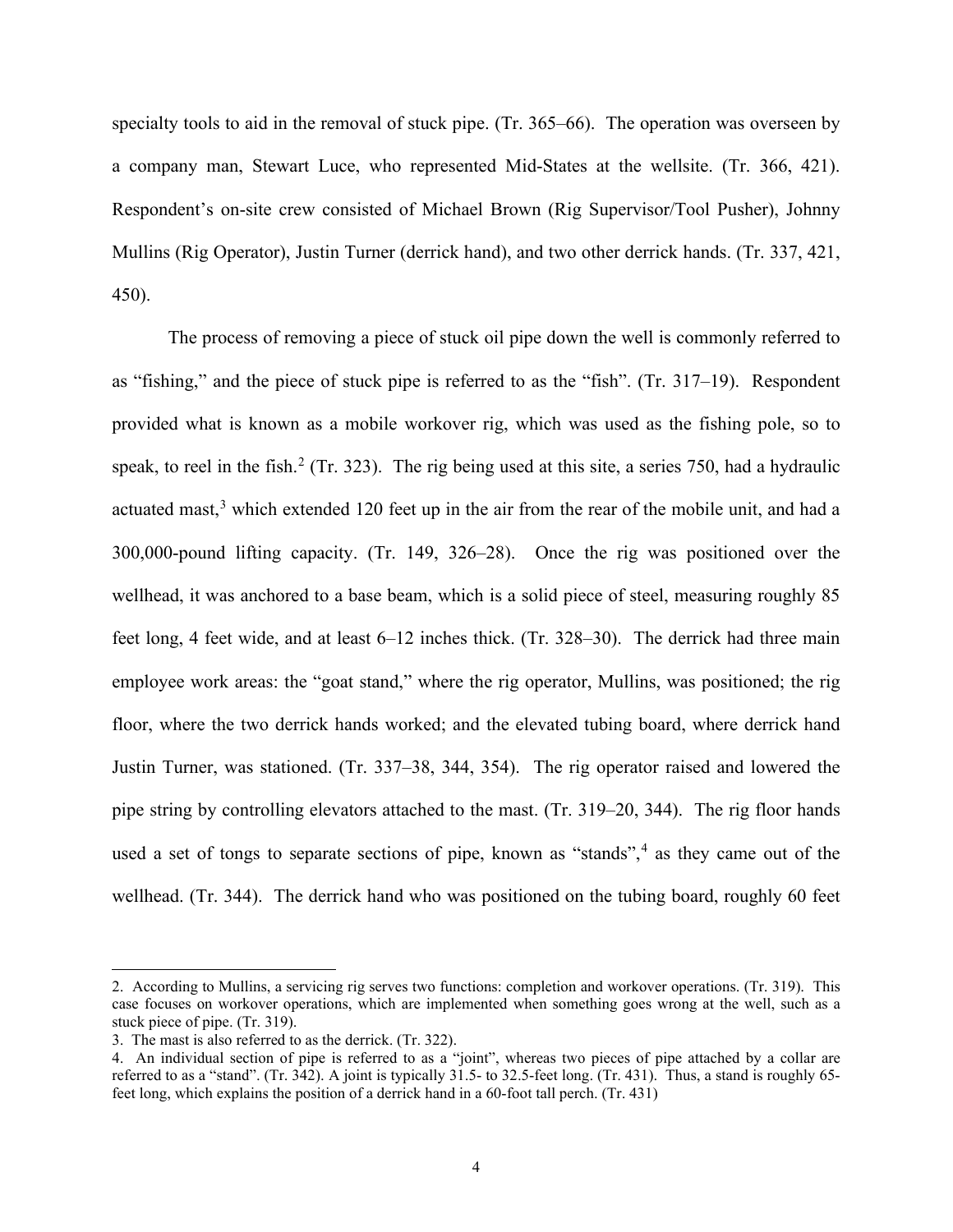above the rig floor, took the individual pipes that had been lifted out of the wellhead and placed them in a rack stand. (Tr. 191–93, 344, 357; Ex. C-4 at 7, 12).

Brown's crew arrived at the wellsite at 3:00 p.m. on July 22, 2015, the day before the rig collapse. (Tr. 347). They set up the mobile servicing unit and the night crew started putting pipe into the hole until 7:00 a.m. the next morning, at which point Brown's crew took over after conducting its safety meeting, filling out a job safety analysis, and attaching a new weight indicator. (Tr. 345, 348–49). After 3–4 hours of running pipe down the hole, Brown's crew had reached the stuck section of pipe (aka "fish") (Tr. 350). As part of the fishing operation, the night crew, with the assistance of Ogle, had attached a piece of equipment to the bottom hole assembly (BHA) known as an overshot.<sup>[5](#page-4-0)</sup> (Tr. 317, 339, 349, 413). The overshot was designed to latch onto the fish, so it could be freed and pulled upward to the ground surface. (Tr. 319). At this point in the process, there was 7,500 feet, or approximately 96,000 pounds, of pipe (including the BHA) down the well, which Mullins referred to as the "work string" or "pipe string." (Tr. 340, 353).

Once Mullins latched onto the fish, he loaded the "jars", which were compressed hydraulic rims inside of a cylinder on the BHA that apply an impact, or jolt, to the stuck fish.<sup>[6](#page-4-1)</sup> (Tr. 351–52). Mullins increased the upward pull weight on the pipe string to 120,000 pounds, which caused the jars to be set off. (Tr. 351). At that point, the fish remained stuck in place, so Mullins reloaded the jars and increased the string pull weight to 170,000 pounds. (Tr. 351–52). According to Mullins, when the jars were released again at 170,000 pounds, the stuck section of pipe/fish came loose. (Tr. 351–52). None of Respondent's employees were working on the rig

<span id="page-4-0"></span><sup>5.</sup> The BHA is the first thing sent down the well. (Tr. 414).

<span id="page-4-1"></span><sup>6.</sup> According to Mullins, this "jolt" shakes the entire servicing rig, not merely the portion of the pipe below the surface. (Tr. 363–64).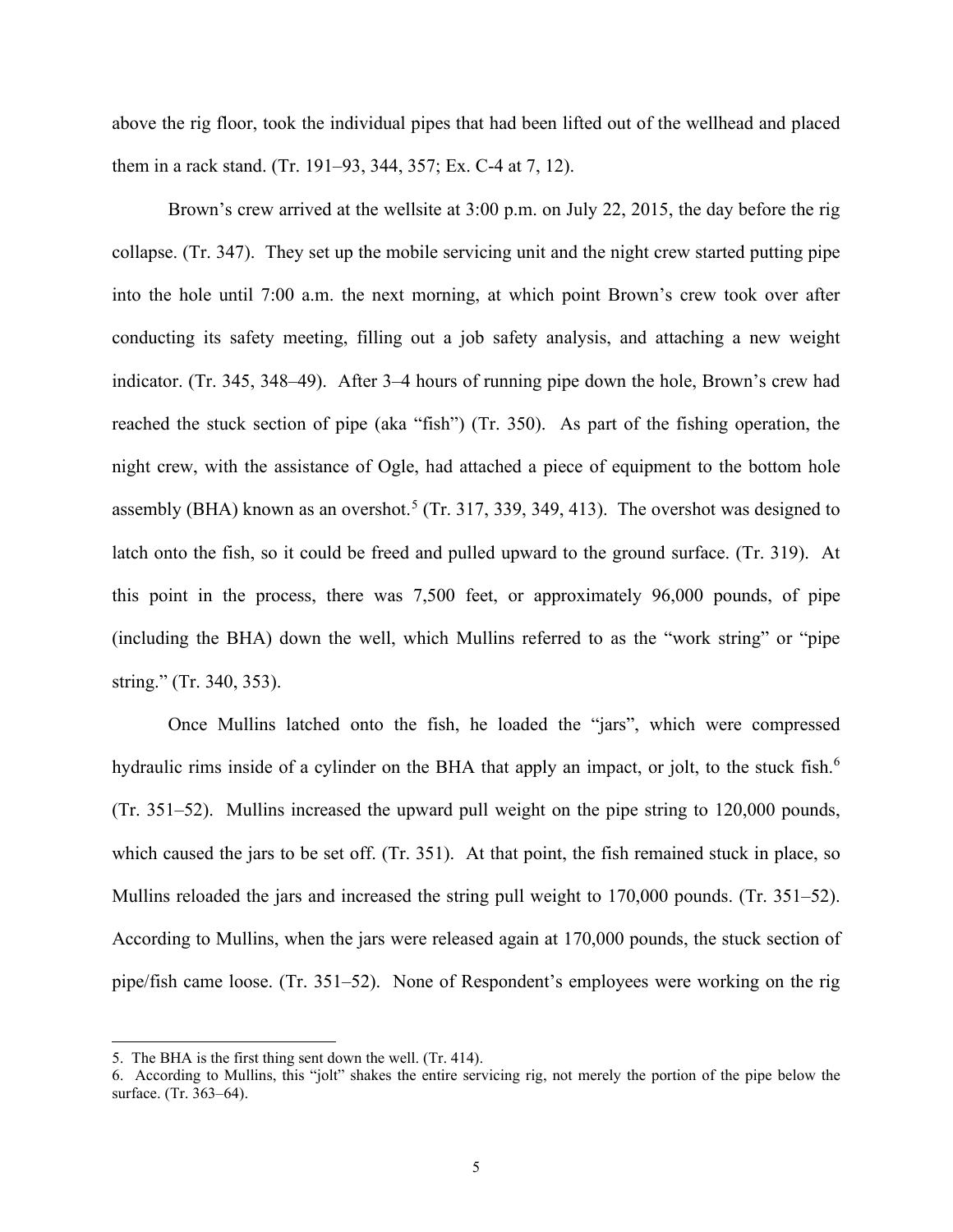floor or on the elevated tube board during this first release of stuck pipe. (Tr. 354). After they "caught the fish", the three derrick hands climbed up on the rig to various positions to begin pulling out the work string and busted pipe. (Tr. 353–54).

According to Mullins, the subsequent pipe removal was a slow process because there was a bend towards the bottom of the well hole where the pipe turned laterally for 3,000 to 4,000 feet. (Tr. 355). Mullins testified it took nearly an hour-and-a-half to remove 15 to 16 stands of pipe from the well, because they had to occasionally move the string up and down in order to move the stands past the bend.<sup>[7](#page-5-0)</sup> (Tr. 355, 359). The extracted stands were placed in the rack by Turner, who was aloft in the mast. (Tr. 357). During this part of the process, the weight indicator showed the rig pulling with roughly 85,000 to 100,000 pounds of force, which accounted for the approximate 96,000 pound string weight, and the additional force needed to get the stands past the bend in the hole. (Tr. 359, 425). Mullins testified it was not unusual to have fluctuations of a few thousand pounds above the string weight. (Tr. 388). Rig Supervisor Brown was in his truck during the initial removal of pipe sections. (Tr. 361).

Once Respondent's crew had removed 15 to 16 stands of pipe, it got stuck again. (Tr. 360). At this point, Mullins called Brown and the Knight Tool rep, Ogle, to come to the Rig Operator station. (Tr. 360). Both Ogle and Brown watched Mullins work the string up and down a few times, unsuccessfully trying to free this second stuck pipe/fish. (Tr. 360). Brown confirmed this during his trial testimony, indicating that pipe stand number 17 is the point at which "it got real stuck." (Tr. 433).

Ogle then told Mullins to increase the pull weight to 120,000 pounds and set off the jars again. (Tr. 361). At that point, Mullins asked Brown if they could get Justin Turner down from

<span id="page-5-0"></span><sup>7.</sup> This is one area where Mullins' and Brown's testimony differed. According to Brown, extracting the first 15 stands of pipe only took 10–15 minutes. (Tr. 477).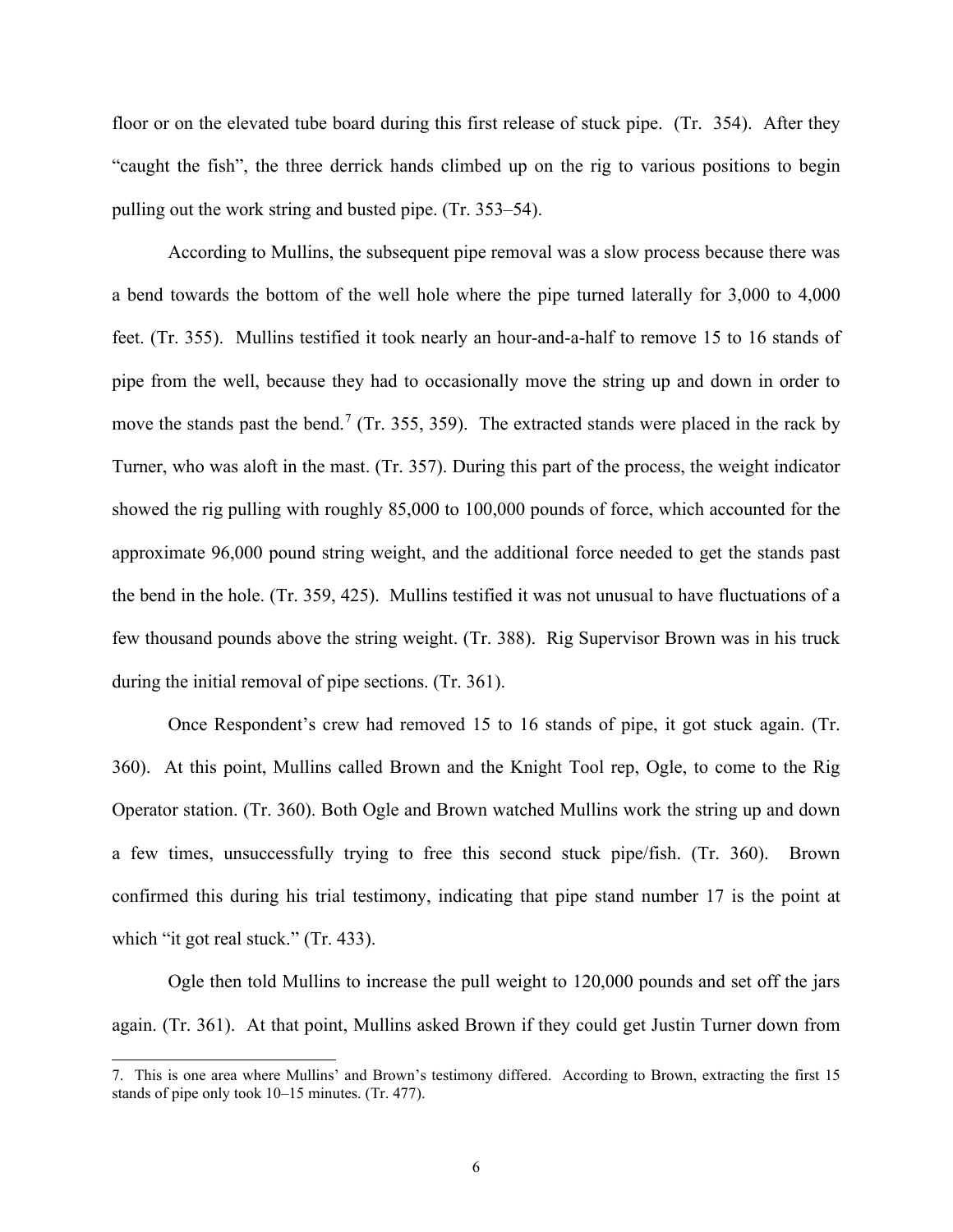the elevated tube board above the rig. (Tr. 362). Ogle told Mullins and Brown: "You know we already pulled the 170[k]. This is not nothing up there he's not used to. Don't worry about it." (Tr. 363). Mullins again asked Brown what he should do, and Brown told him to listen to Ogle. (Tr. 363). Mullins followed those instructions and pulled until the indicator read 120,000 pounds of force and set off the jars, which caused a "big jolt" to the rig. However, it did not free the stuck pipe. (Tr. 363). At this point, the Mid-States company man, Luce, made his way up to the Rig Operator's position. (Tr. 365). Also at that time, the two other derrick floor hands got down off the rig. (Tr. 366–68).

Rig Operator Mullins was then accompanied by Ogle, Luce, and Brown, while derrick hand Justin Turner was still 60 feet up above the rig floor on the elevated tube board. (Tr. 366). Ogle directed Mullins to increase the rig pulling force to 140,000 pounds, at which point Mullins told his supervisor Brown again, "We need to get Justin down." (Tr. 369). After Ogle said it would be all right, Brown told him to proceed, leaving Turner up in the mast. (Tr. 369). Mullins slowly increased the force of the pull to 140,000 pounds, but it still failed to free the stuck pipe. (Tr. 370). Ogle and Luce then told him to increase the pull to 160,000 pounds. (Tr. 370). Mullins again asked his supervisor Brown to bring Justin Turner down off the rig. (Tr. 370). In response, Ogle told him, "If you're that worried about Justin, you need to holler up there and tell him to hold onto something." (Tr. 370). Mullins looked to Brown, who was standing right next to him and told him: "Just do what they're saying." (Tr. 371). Ogle followed this by mocking Respondent's crew for being too timid and called them derogatory names. (Tr. 371). Following the instructions he was given, Mullins slowly increased the rig pull force to 160,000 pounds, at which point they noticed the front end of the rig lifting up off the ground. (Tr. 372-373).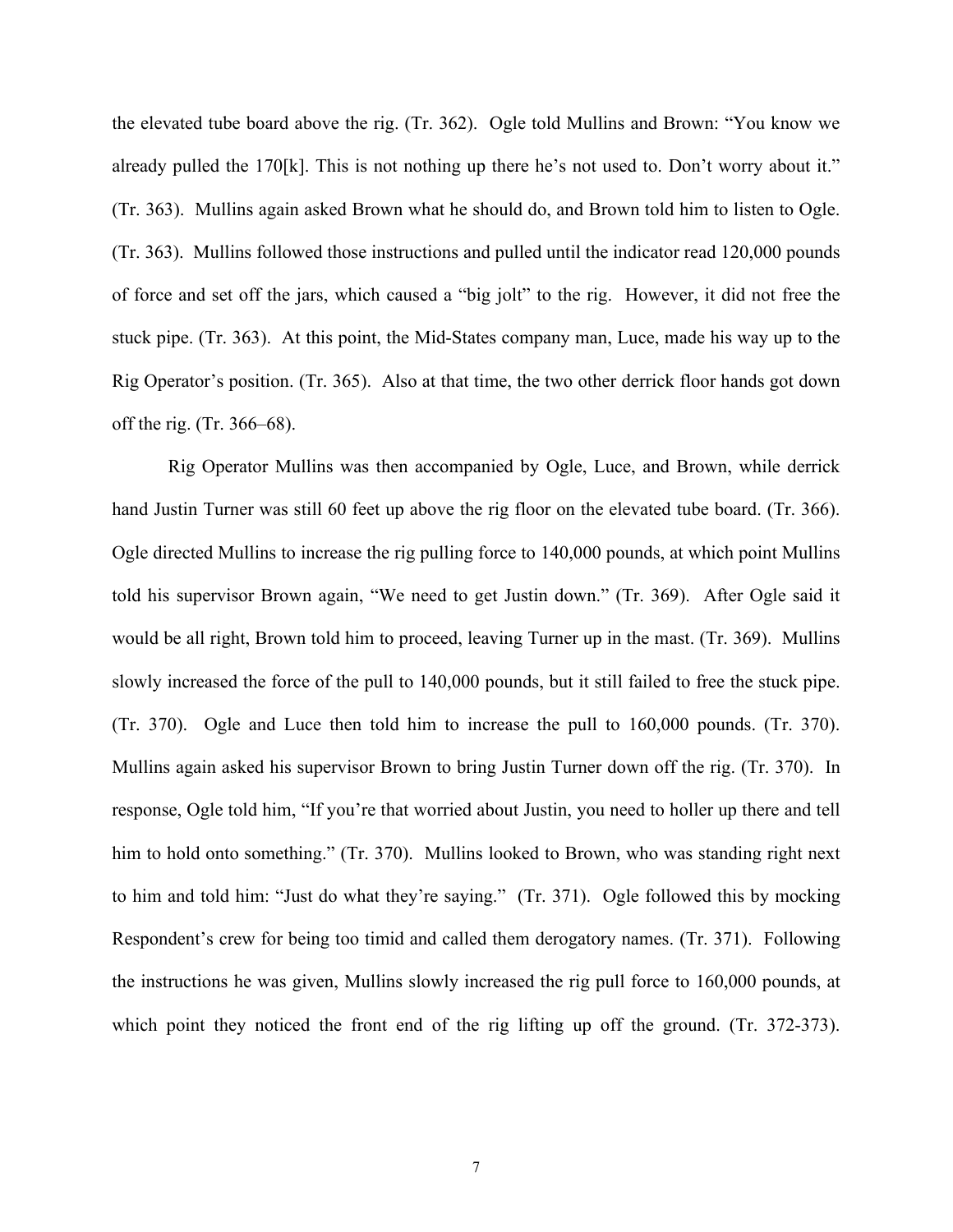According to Mullins, the pipe then broke free, and the rig fell back toward the ground, and flipped over on its side. (Tr. 373).

Though Brown and Mullins agreed on many facts during the trial, there were some discrepancies. When Brown testified, he confirmed that Mullins asked to remove Turner from the mast before they lifted to 120,000 pounds, but claimed they did not set off the jars during the time Turner was in the elevated platform. (Tr. 434–35). Once they reached 120,000 pounds of force, Brown also confirmed that Mullins again asked if they could remove Turner from the elevated derrick platform. (Tr. 425). Brown also confirmed that Ogle referred to Mullins in a derogatory way after voicing his concerns, and that Luce, the company man, just laughed. (Tr. 426). Brown also confirmed that he told Mullins they were "still good right now", and with Turner still on the elevated platform, directed Mullins increase the pull weight to 130,000 pounds, then 140,000 pounds, then 150,000 pounds. (Tr. 426).

Brown testified that once they reached 150,000 pounds, contrary to Mullins' testimony, that he told the two floor hands and Turner to get off the rig. (Tr. 426). Brown further testified that he was arguing with Luce about Turner coming down from the derrick tube platform, just as the rig started lifting off of the ground. (Tr. 427).

 The Court found Mullins' testimony to be more credible than Brown's. Mullins was at the controls of the rig the entire time, and had first-hand knowledge of the rig pull settings and progressions. Although Brown claimed that jars were not set off again at 120,000 pounds, the Court specifically credits Mullins over Brown on this issue. Mullins testified very specifically, that Ogle told him to re-set the jars at 120,000 to try to free this second "fish." Mullins was the one specifically responsible for re-setting those jars and increasing the pull pressure to set them off. Given the impact that jarring had on the rig, Mullins' testimony regarding the jars explains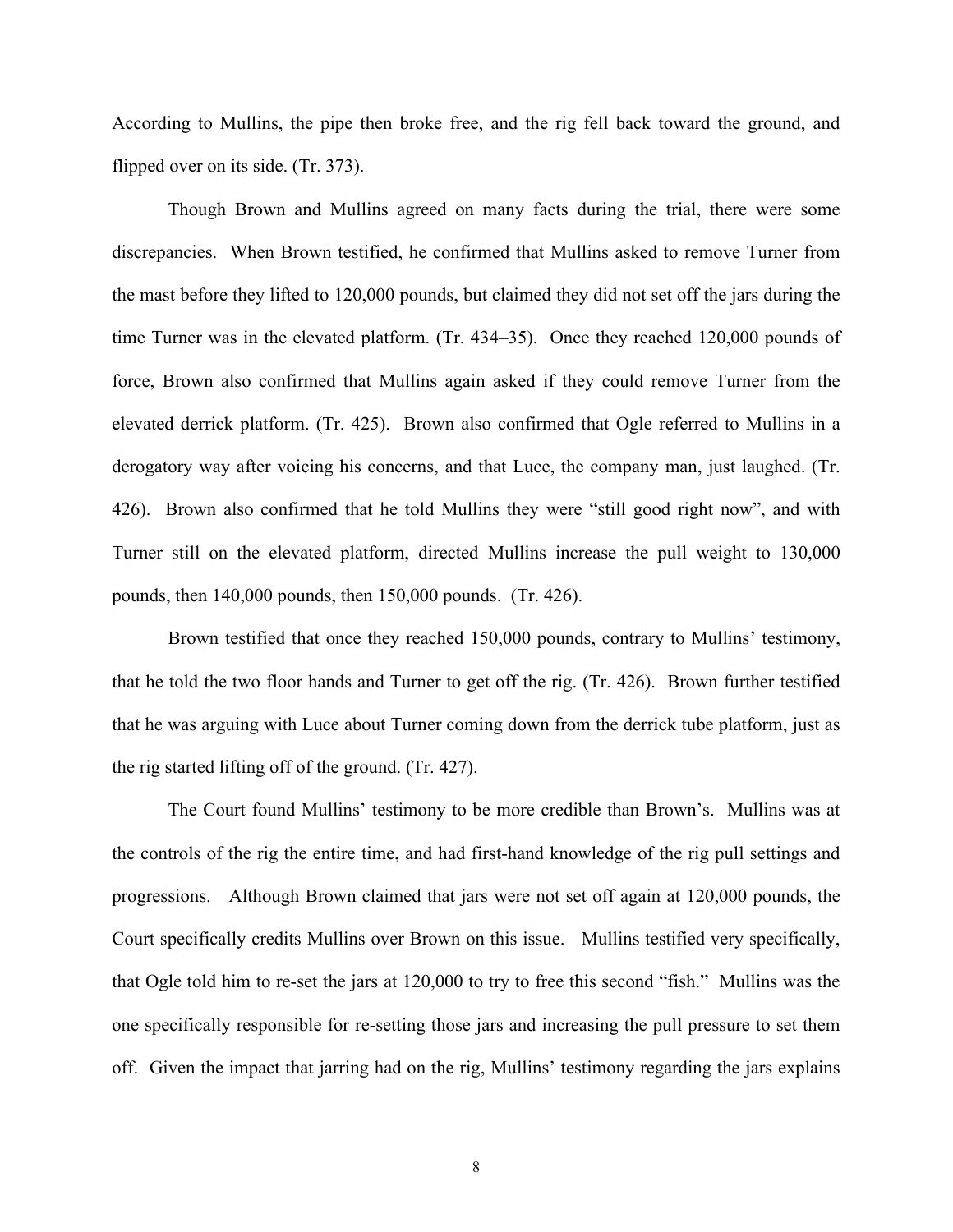both his heightened concern for Turner's safety, as well as the floor hands' subsequent decision to vacate the rig floor, at a point when Brown, Ogle, and Luce seemed to be comfortable with the employees' locations and working conditions.

The Court also notes that Mullins' testimony was consistent throughout, whereas Brown hedged or changed his testimony in some areas. For example, when Brown was asked what constituted a "normal pull" for the rig, he testified that it was equal to the weight of the work string/pipe string below the rig, which is how Mullins described it. (Tr. 388, 469–71). However, in response to questions from Respondent's counsel, Brown changed his testimony to suggest that a "normal" pull could far exceed the weight of the work string/pipe string. (Tr. 482–83). Such variation in testimony suggests, in part, that Brown's may have been motivated by his desire to show he had made appropriate supervisory decisions under the circumstances.

As the rig collapsed, Mullins and Brown were thrown from the walkway they were using to try to escape. (Tr. 377). When he regained consciousness underneath the toppled rig, Mullins was covered in hot oil. (Tr. 378). He subsequently underwent multiple surgeries as a result of his injuries. Turner, who was still on the elevated platform above the rig floor throughout all of these events, was killed in the collapse. (Tr. 381). Brown was found on top of plastic chemical tanks with iron and wire guidelines laying across him. (Tr. 381–82). Brown had to be lifeflighted to the nearest hospital, where he underwent multiple surgeries. (Tr. 382–83).

OSHA began its investigation on August 4, 2015, approximately a week-and-a-half after the accident. (Tr. 146). Complainant sent CSHO Wayne Eyerly from the Oklahoma City Area Office and James Nelson, an engineer and consultant with the OSHA Technical Center, to inspect the site. Nelson was called in to provide technical support for the inspection based on his previous participation in investigations involving oil and gas wells. (Tr. 144–45). At this point in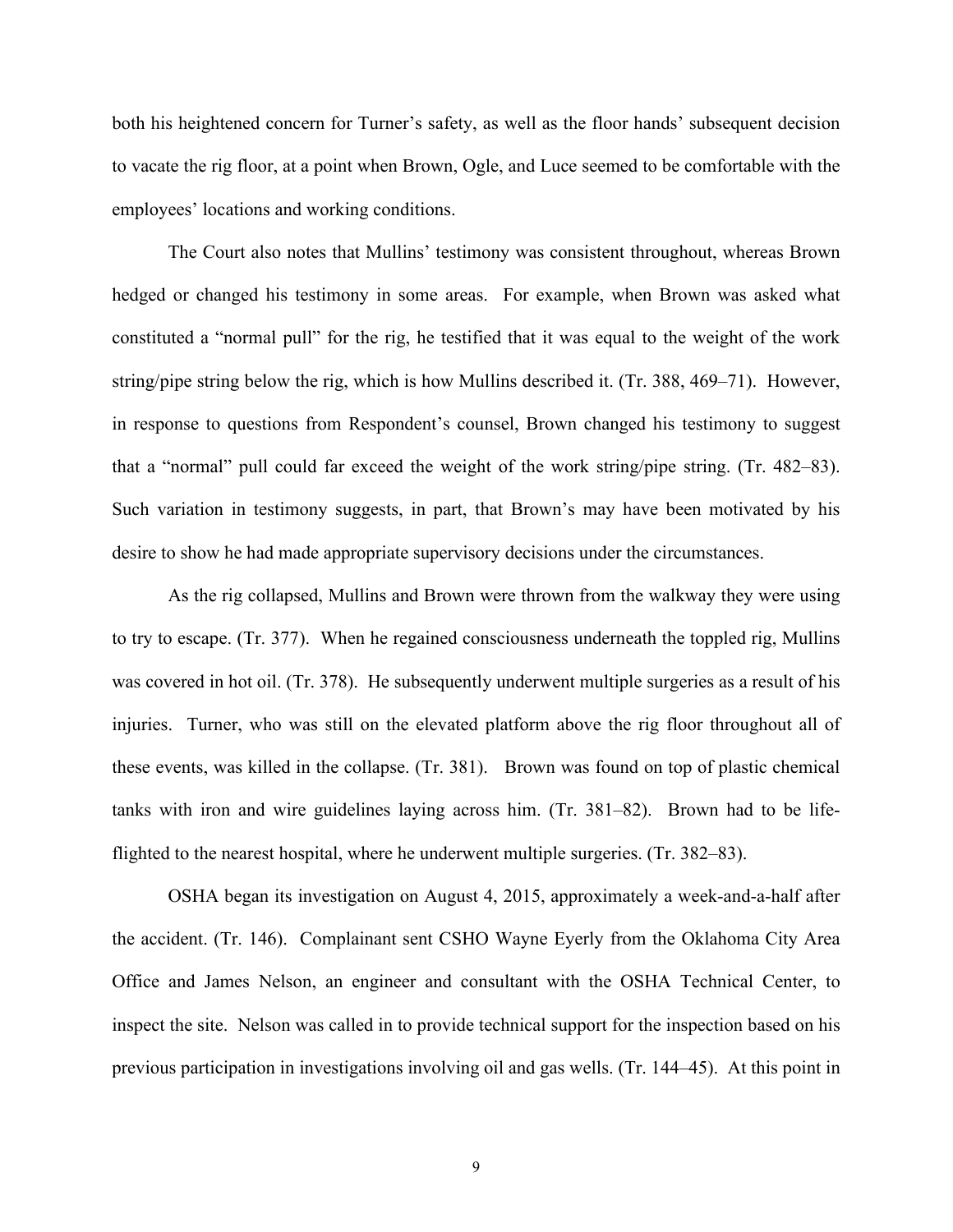time, the rig remained in the same position it was in after it had fallen on July 23, 2015. (Tr. 148; Ex. C-4).

The inspection was limited. Nelson and Eyerly took pictures and asked questions of the company representatives that were on site, but did not conduct interviews of any individuals involved in the accident itself. (Tr. 149–50, 160–61). Accordingly, in support of their determination that a violation occurred, Nelson and Eyerly relied heavily upon statements provided to police officers after the accident. (Tr. 164, 166). Based on their investigation, Complainant determined that Respondent violated Section 5(a)(1) of the Act when it engaged in unusually hard pulls while Justin Turner was on the derrick's elevated tube deck, 60 feet above the rig floor.

# **Discussion**

## Citation 1, Item 1

Complainant alleged a serious violation of the Act in Citation 1, Item 1 as follows:

Section 5(a)(1) of the Occupational Safety and Health Act of 1970: The employer did not furnish employment and a place of employment which were free from recognized hazards that were causing or likely to cause death or serious physical harm during an oil and gas services rig fall over event:

At the worksite: On or about July 23, 2015, employees working within an oil and gas service rig were not removed from the derrick prior to applying unusual loading on the rig.

Among others, one feasible and acceptable means of abatement would be to comply with American Petroleum Institute (API) 54, Recommended Practice for Occupational Safety for Oil and Gas Well Drilling and Servicing Operations, Chapter 9.

## *Citation and Notification of Penalty* at 6.

To establish a violation of the general duty clause, Complainant must prove "(1) a condition or activity in the workplace presented a hazard; (2) the employer or its industry recognized the hazard; (3) the hazard was causing or likely to cause death or serious physical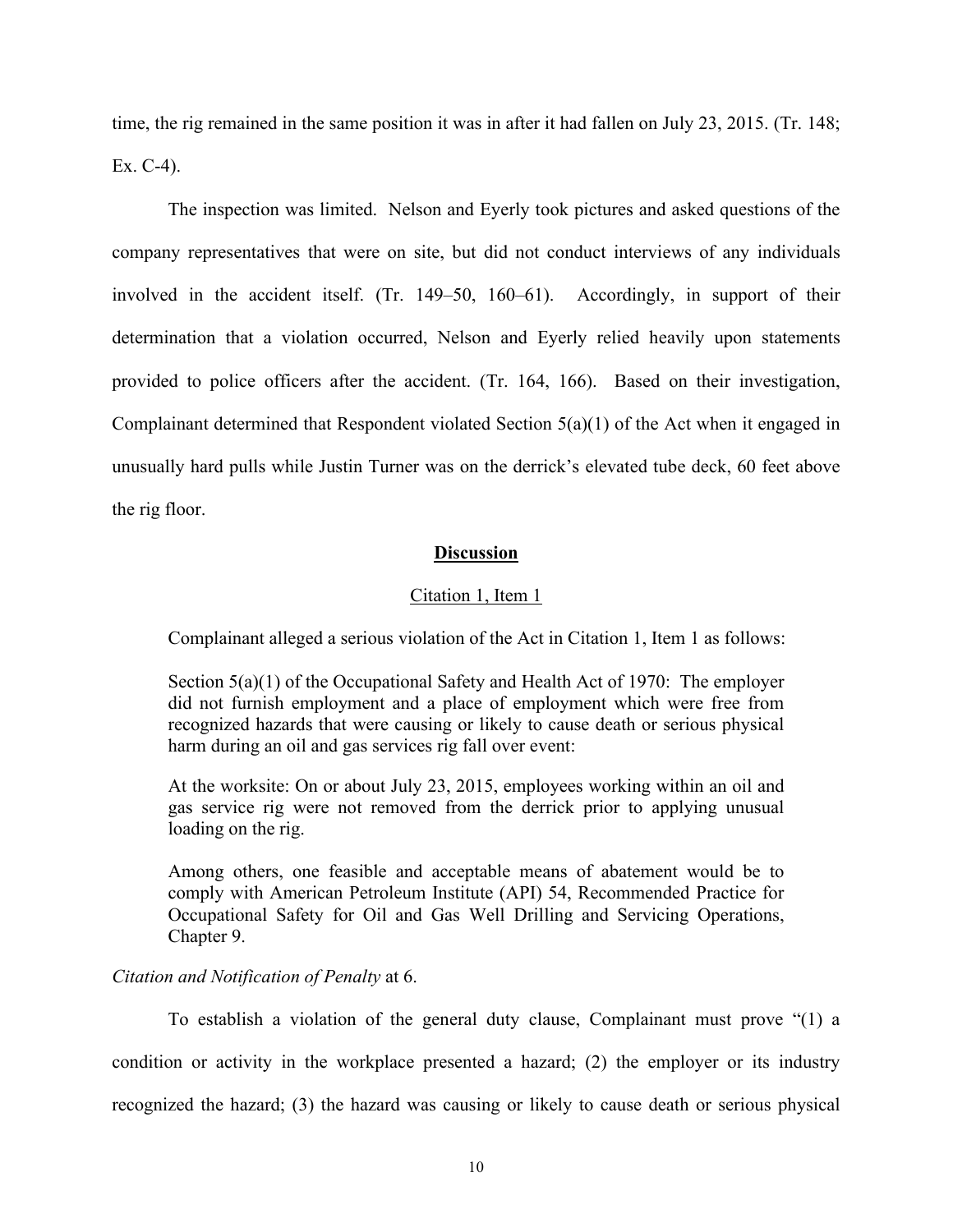harm; and (4) a feasible and effective means existed to eliminate or materially reduce the hazard." *S.J. Louis Constr. of Tex.*, 25 BNA OSHC 1892, 1894 (No. 12-1045, 2016). Citing to the American Petroleum Institute's Recommended Practice 54, Complainant alleges Respondent violated the general duty clause by attempting an unusual pull to free a piece of stuck pipe while employees were on the servicing rig, thereby creating falling and struck-by hazards. Respondent argues that Complainant failed to establish a violation because: (1) he did not define what "unusual loading" is and, therefore, did not establish the existence of a hazard; (2) he did not establish Respondent or the well servicing industry recognized such a hazard under the circumstances presented in this case; and (3) he failed to show Respondent had adequate time to abate the hazard once it became aware of the hazard.

 The term "unusual", which is used twice in the cited API Recommended Practice, is not specifically defined by the API. However, the Court finds that Respondent was aware that pulling on a piece of stuck pipe, at the increased levels involved in this case, with the use of jarring, resulted in unusual loading on the rig and created a hazard for the employee on the elevated tube stand. Thus, Respondent should have removed Turner from the rig before the pulling force was increased to 120,000 pounds and the jars were set off. Accordingly, consistent with the discussion below, the Court finds Respondent violated the general duty clause as alleged by Complainant.

### The Conditions Created a Hazard for Employees

"[H]azards must be defined in a way that apprises the employer of its obligations and identifies conditions or practices over which the employer can reasonably be expected to exercise control." *Pelron Corp.*, 12 BNA OSHC 1833, (No. 82-388, 1986) (citing *Davey Tree*, 11 BNA OSHC 1898, 1899 (No. 77-2350, 1984)). A hazard is a "condition that creates or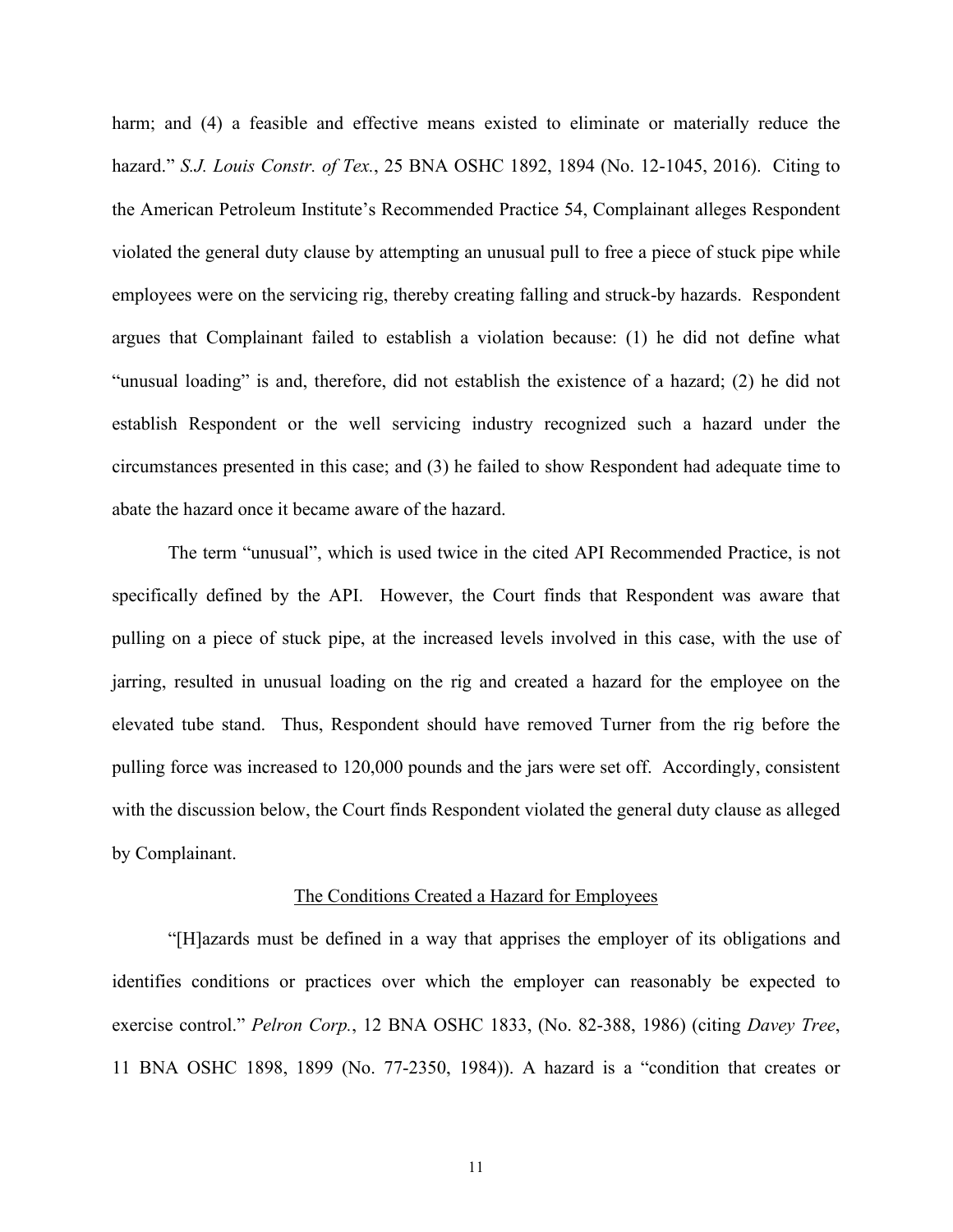contributes to an increased risk that an event causing death or serious bodily harm to employees will occur." *Baroid Div. of NL Indust., Inc.*, 660 F.2d 439, 444 (10th Cir. 1981). If the evidence shows that a practice could result in serious physical harm "upon other than a freakish or utterly implausible concurrence of circumstances", then Complainant has established the existence of a hazard. *See Nat'l Realty & Constr. Co., Inc. v. OSHRC*, 489 F.2d 1257, 1265 n.33 (D.C. Cir. 1973).

The original basis for Complainant's claim of a hazard is the API RP 54, Chapter 9, which states: "During instances of unusual loading of the derrick or mast, such as when making any unusually hard pull, only the driller or other essential supervisory personnel should be on the rig floor, and no one should be in the derrick, mast, or cellar." (Ex. C-10 at § 9.2.11). Complainant argues that Respondent's crew engaged in unusual loading when it left its employees—other than Mullins—on the rig floor and in the mast while it pulled and jarred on the second pipe that had become stuck. Respondent contends that Complainant failed to establish this element in two ways: (1) he failed to define "unusual", such that he could characterize Respondent's activities as hazardous; and (2) the weight indicator only showed a pull of 160,000 pounds, which is well below the 300,000-pound capacity of the rig and, thus, not unusual. The Court agrees with Complainant.

The hazardous condition resulted from a confluence of employee location and specific rig operation; namely, that employees (other than the Rig Operator) should not have been on the rig while it engaged in "an unusually hard pull". In other words, an unusually hard pull is not, of itself, a violative condition. It only becomes so when employees are located *on the rig derrick, mast, or cellar* during such activity. As it turns out, Respondent's own safety policy contains a prohibition that is similar, but more detailed, than API RP 54. (Ex. C-18 at p. 23, No. 17).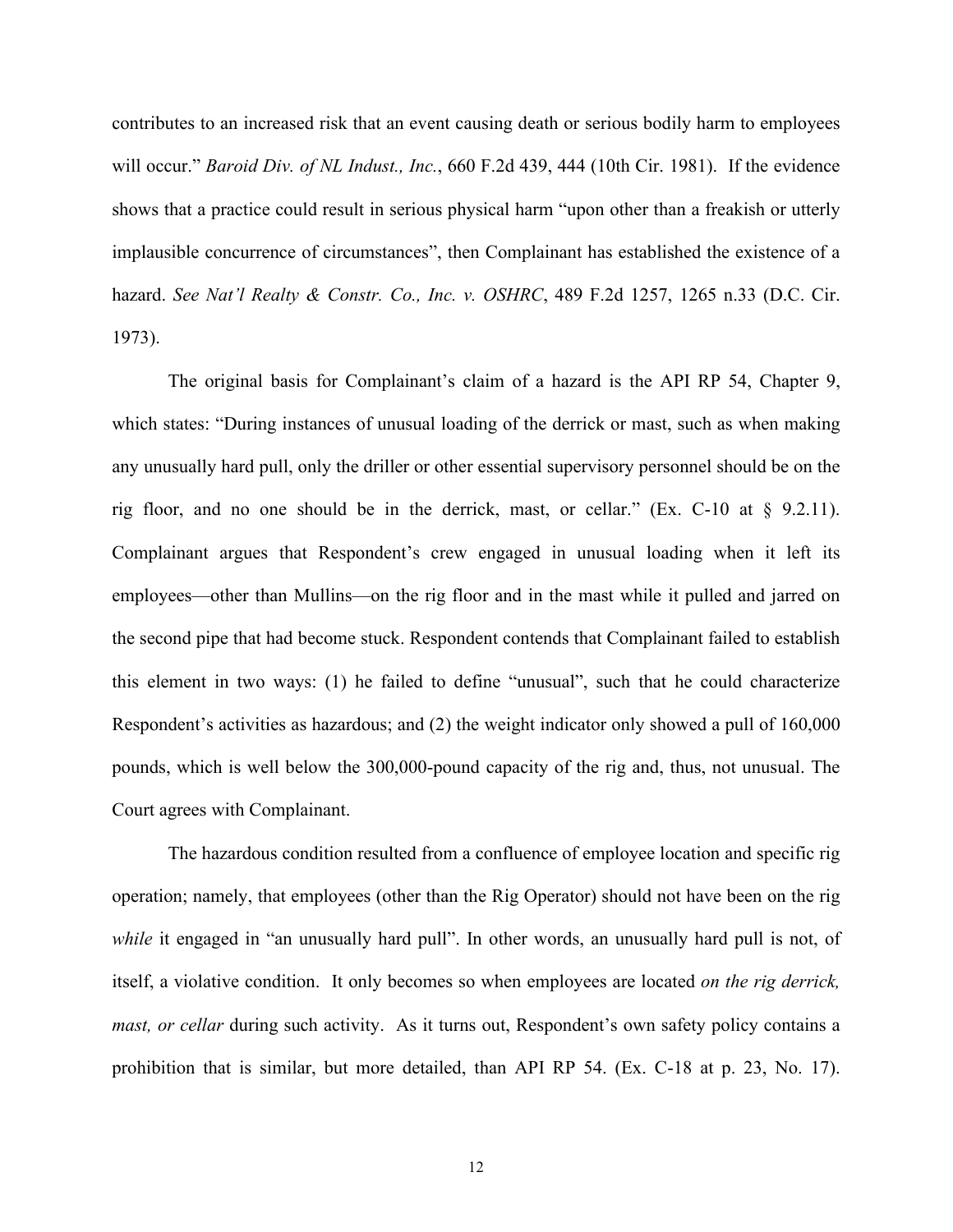According to Respondent's policy, "Crews are to be off the rig floor, out of the cellar, and out of the derrick when the following operations are being conducted: unseating a pump, un-landing tubing, pulling the first joint of tubing, *jarring or pulling on stuck pipe, and when more than normal pulling force is required*." (*Id.*) (emphasis added). Respondent was engaged in both highlighted activities in the time period leading up to the rig collapse. The Court finds "more than normal" (Respondent's policy term) and "unusually hard" (API's term) express the same concept, albeit in slightly different ways.

Mullins testified that "more than normal pulling force," per Respondent's safety policy, equates to a pull that exceeds the weight of the pipe string below the rig. (Tr. 388, 391; Ex. C-18 at 23). In other words, a normal pull would mean the weight indicator should provide a reading that is roughly equal to whatever the weight of the pipe string is, including the BHA. This is consistent with Brown's testimony in response to questions from the Court: "normal" pulling force is generally equal to the string weight, which would vary depending on how far down the string has to reach and the type of equipment being used. (Tr. 469-471). In this case, both Mullins and Brown testified that the force necessary to extract the 96,000 pound pipe string (after dislodging the first stuck pipe) was roughly 85–100k pounds, which accounted for minor fluctuations as the first 15 to 16 pipe stands were removed. The Court finds, consistent with Mullins' testimony, that the pull became "unusual" or "more than normal" when the rig pulling force was increased to 120,000 pounds and the jars were triggered. (Tr. 360, 433–34). And further still, since the pipe remained stuck, the pulling force continued to be increase to 170,000 pounds, almost twice the pipe string weight. (Tr. 435). All while Turner remained on the elevated tube board above the rig floor.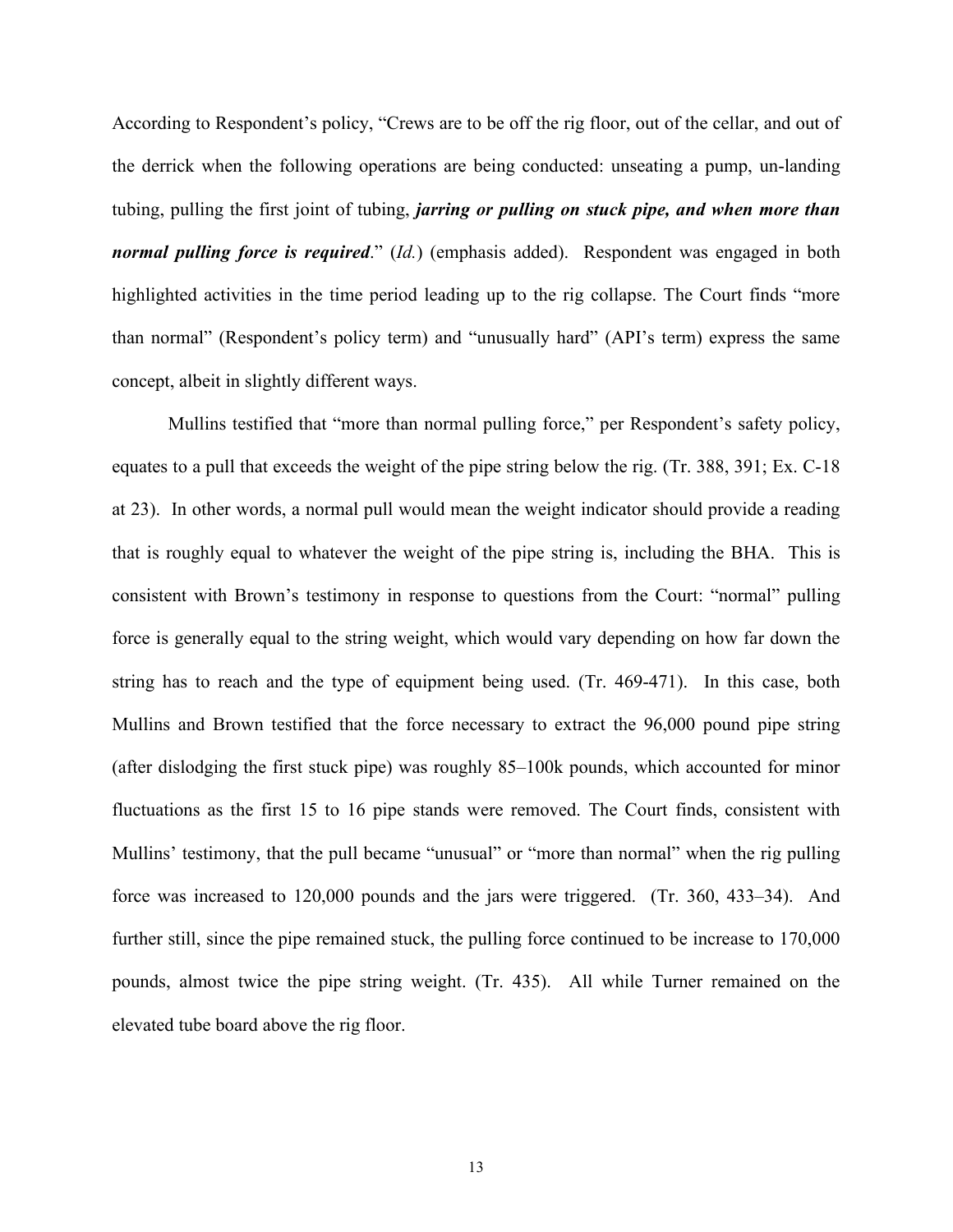Respondent argues that the pull was not unusual because this rig was capable of lifting up to 300,000 pounds, and that Brown had previously been on a rig when it pulled 260,000 pounds. (Tr. 446, 459–60, 482–83). The Court finds that these two facts, in isolation, do not resolve the issue. While the rig may have been capable of pulling 300,000 pounds, the Court finds the prohibition against having employees on the rig while engaged in an "unusual" or "harder than normal" pull relates more to the fact that Respondent's crew, in this case, was jarring stuck pipe at nearly twice the pipe string weight. Under other circumstances, a smooth pull on unstuck pipe, with no need for jarring, at 200,000 pounds of force, might not be considered "unusual" or "more than normal" by a reasonable person familiar with the industry.

These facts further support the conclusion that this pull was "unusual" and "more than normal": (1) Mullins stopped when he was asked to increase the pull weight to 120,000 pounds and set the jars, to call Respondent's Rig Supervisor Brown from his truck to the operator's station, (2) Mullins repeatedly asked his supervisor, Brown, to remove Turner from the elevated platform, based on his understanding that setting off jars and pulling far in excess of the string weight was hazardous, and a violation of company policy; and (3) the two other derrick hand employees decided to get off the rig floor when 120,000 pounds of force, and jarring, failed to free the stuck pipe.

The Court finds that Respondent failed to free its worksite of a hazardous condition for Turner, who continued to work in an elevated platform above the derrick floor while "unusual" and "more than normal" pulling force was applied to stuck oil well pipe. Complainant established the existence of a hazard.

# Respondent and Its Industry Recognized the Hazard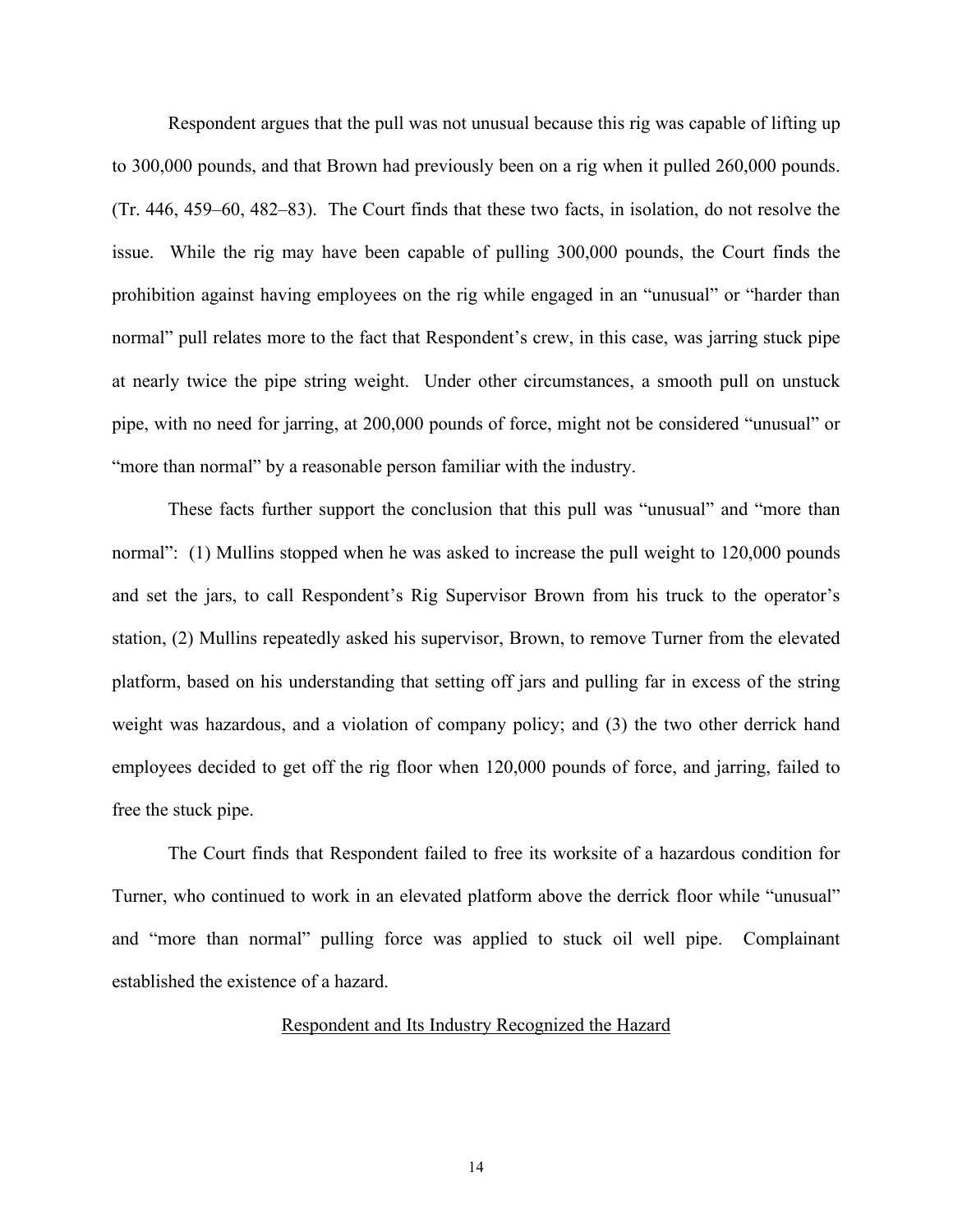A hazard is recognized when either the cited employer or its industry recognizes the risk of harm from the cited conditions. *See Arcadian Corp.*, 20 BNA OSHC 2001, 2008 (No. 93- 0628, 2004). Probative evidence of industry recognition includes, amongst other things, voluntary industry standards, such as those published by ANSI, NFPA, and API. *See, e.g., Cargill, Inc.*, 10 BNA OSHC 1398 (No. 78-5707, 1982) (NFPA); Kokosing Constr. Co., 17 BNA OSHC 1869 (No. 92-2596, 1996) (ANSI). Regarding employer recognition, the Commission stated, "While an employer's safety precautions alone do not establish that the employer believed that those precautions were necessary for compliance with the Act . . . precautions taken by an employer can be used to establish hazard recognition in conjunction with other evidence." *Beverly Enters., Inc.*, 19 BNA OSHC 1161 (Nos. 91-3144 et al., 2000) (emphasis added) (citing *Wheeling-Pittsburgh Corp.*, 16 BNA OSHC 1218 (No. 89-3389, 1993); *Waldon*, 16 BNA OSHC 1052 (No. 89-3097), 1993).

The record established that this hazard was recognized by the oil servicing industry as a whole, as well as Respondent specifically. First, Respondent's policy specifically stated that employees shall not be on the rig while setting off jars, pulling on stuck pipe, or engaging in a harder-than-normal pull. (Ex. C-18). The record clearly established that Respondent's crew was engaged in all three of those activities on July 23, 2015. Second, each time he was asked to increase the force of the pull to 120,000 pounds and beyond, Mullins asked Brown to remove Turner from the elevated tube deck. This request was made three different times. This demonstrated Mullins' knowledge and awareness of Respondent's policy, and was specifically directed to the person with authority over Respondent's operations at the well site. Third, the two other deck hands exiting the rig floor after Mullins increased the pull to 120,000 and set off the jars, demonstrated their recognition of the hazard and knowledge of Respondent's policy.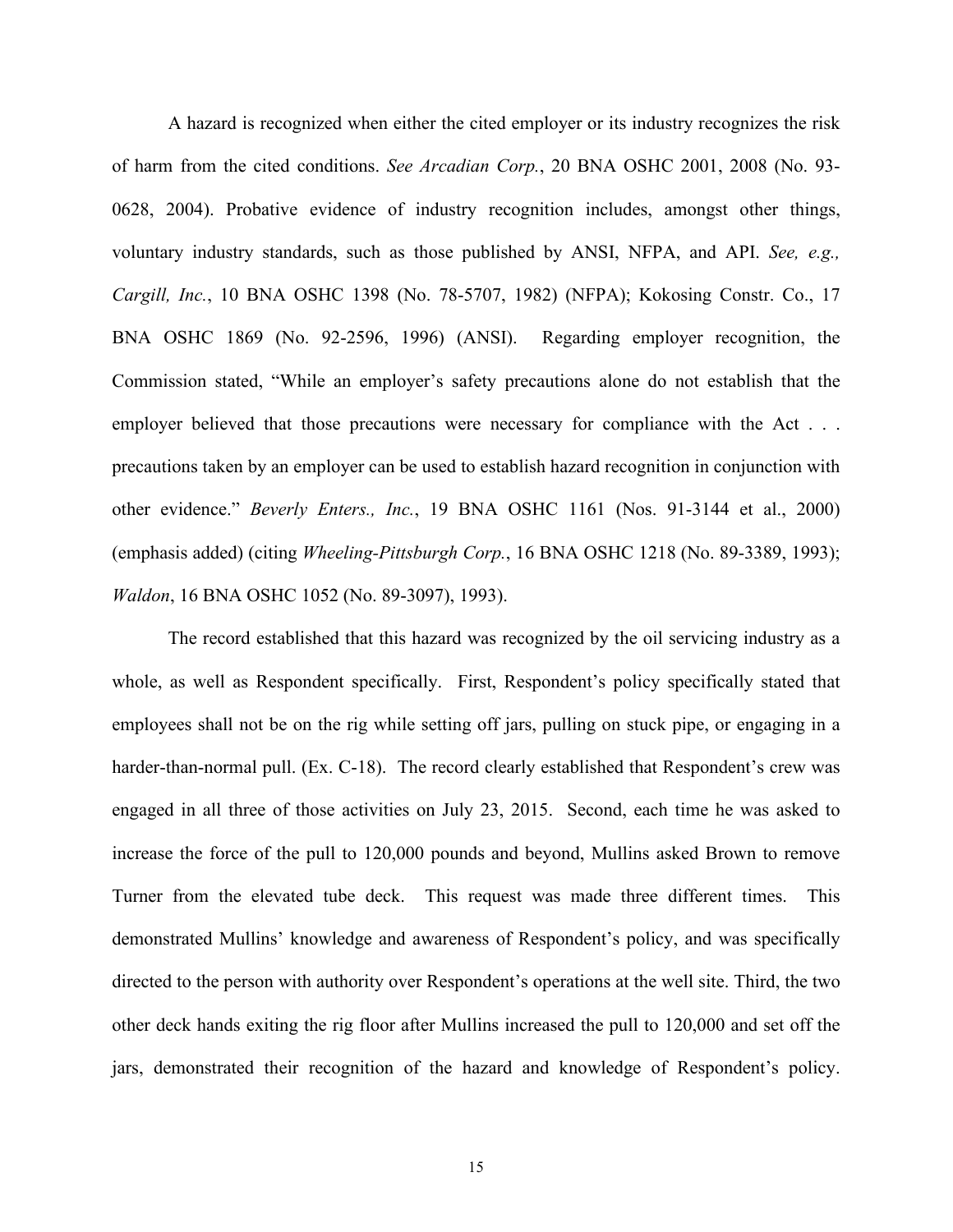Alternatively, if Brown's testimony that he directed the two floor hands to get off the rig floor at some point is believed, it further demonstrates that Respondent's supervisor recognized the hazard and had knowledge of Respondent's policy. *See Missouri Basin Well Svc., Inc.*, 26 BNA OSHC 2314 (No. 13-1817, 2018) (finding supervisor's recognition of the hazard was imputable to his employer).

Additionally, the Court also finds the well servicing industry recognized the hazard at issue. Though Nelson was not qualified as an expert, he did have experience performing investigations of oil and gas rigs and was familiar with the API standards. (Tr. 142). According to him, API RP 54, Chapter 9 applied to the work performed by Respondent at this site. (Tr. 226, 239). Given the similarities between the referenced API standard and Respondent's own safety policy on this issue, the Court agrees. Respondent and its industry clearly recognized this hazard.

## The Hazard Caused Serious Injury and Death

Complainant must show that Respondent's employees were "exposed to a hazard likely to cause death or serious physical harm." *Peacock Eng'g, Inc.*, 26 BNA OSHC 1588 (No. 11- 2780, 2017). The appropriate standard for assessing this element is "not the likelihood of an accident or injury, but whether, if an accident occurs, the results are likely to cause death or serious harm." *Waldon*, 16 BNA OSHC at 1060. Here, the Court does not need to make a speculative assessment of possible injuries from the hazardous condition. As a result of the mobile rig collapse, one employee died when he fell from the elevated tube deck, and two others received serious injuries, which required hospitalization and multiple surgeries. Accordingly, the Court finds that the violation was properly characterized as serious, since the hazard was likely to cause death or serious physical harm.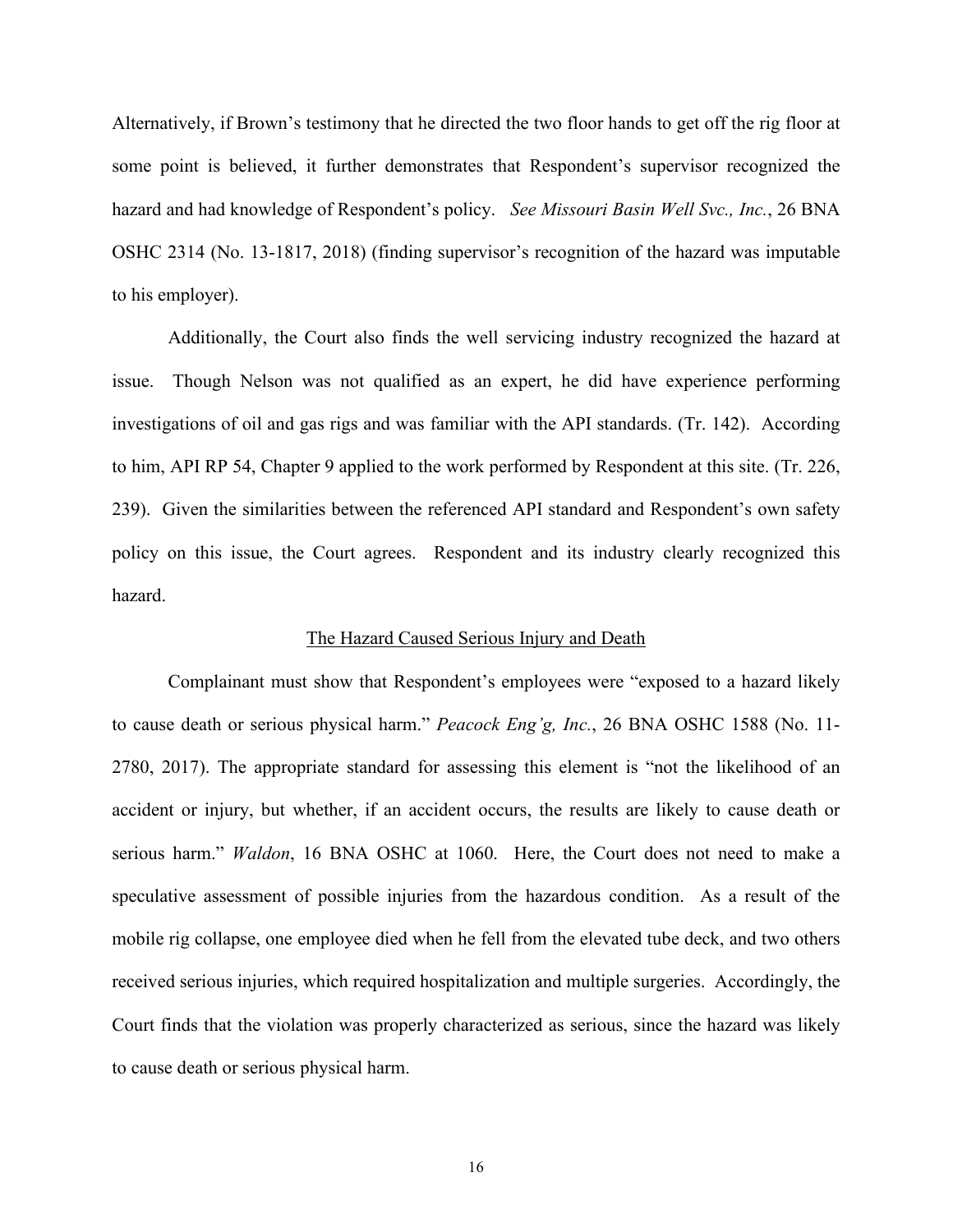## Complainant Established Feasible Means to Abate the Hazard

To establish this element, Complainant must "'specify the proposed abatement measures and demonstrate both that the measures are capable of being put into effect and that they would be effective in materially reducing the incidence of the hazard."' *Arcadian Corp.*, 20 BNA OSHC 2001 (quoting *Beverly Enters., Inc.*, 19 BNA OSHC 1161 (No. 91-3144 *et al.*, 2000)). "Feasible means of abatement are established if "conscientious experts, familiar with the industry' would prescribe those means and methods to eliminate or materially reduce the recognized hazard." *Id.* (quoting *Pepperidge Farm, Inc.*, 17 BNA OSHC 1993)). Where an employer has taken steps to abate the recognized hazard, Complainant must show those measures are inadequate. *Alabama Power Co.*, 13 BNA OSHC 1240 (citing *Cerro Metal Prods. Div., Marmon Grp., Inc.*, 12 BNA OSHC 1821, 1822 (No. 78-5159, 1986)).

 Complainant established that the proposed abatement would have been adequate, and easy to implement, to address the hazard characterized in the citation. Once Respondent determined that a second piece of pipe was "real stuck";<sup>[8](#page-16-0)</sup> that the pulling force of the rig needed to be increased to 120,000 pounds; and that the jars needed to be re-set for use, derrick hand Turner should have been removed from the elevated tube platform above the derrick floor. Such action would have been consistent with API RP 54, 9.2.11 and Respondent's own safety policy. Instead, despite multiple requests from Rig Operator Mullins to remove him, Turner was left aloft in the tubing board for approximately 20–30 minutes through significant increases in pulling force and jarring. (Tr. 433, 452, 476). $9$ 

Based on these facts, the Court further rejects Respondent's argument that abatement was infeasible because the hazard purportedly became apparent only a minute or two before the

<span id="page-16-1"></span><span id="page-16-0"></span><sup>8</sup> As described by Rig Supervisor Brown. (Tr. 433).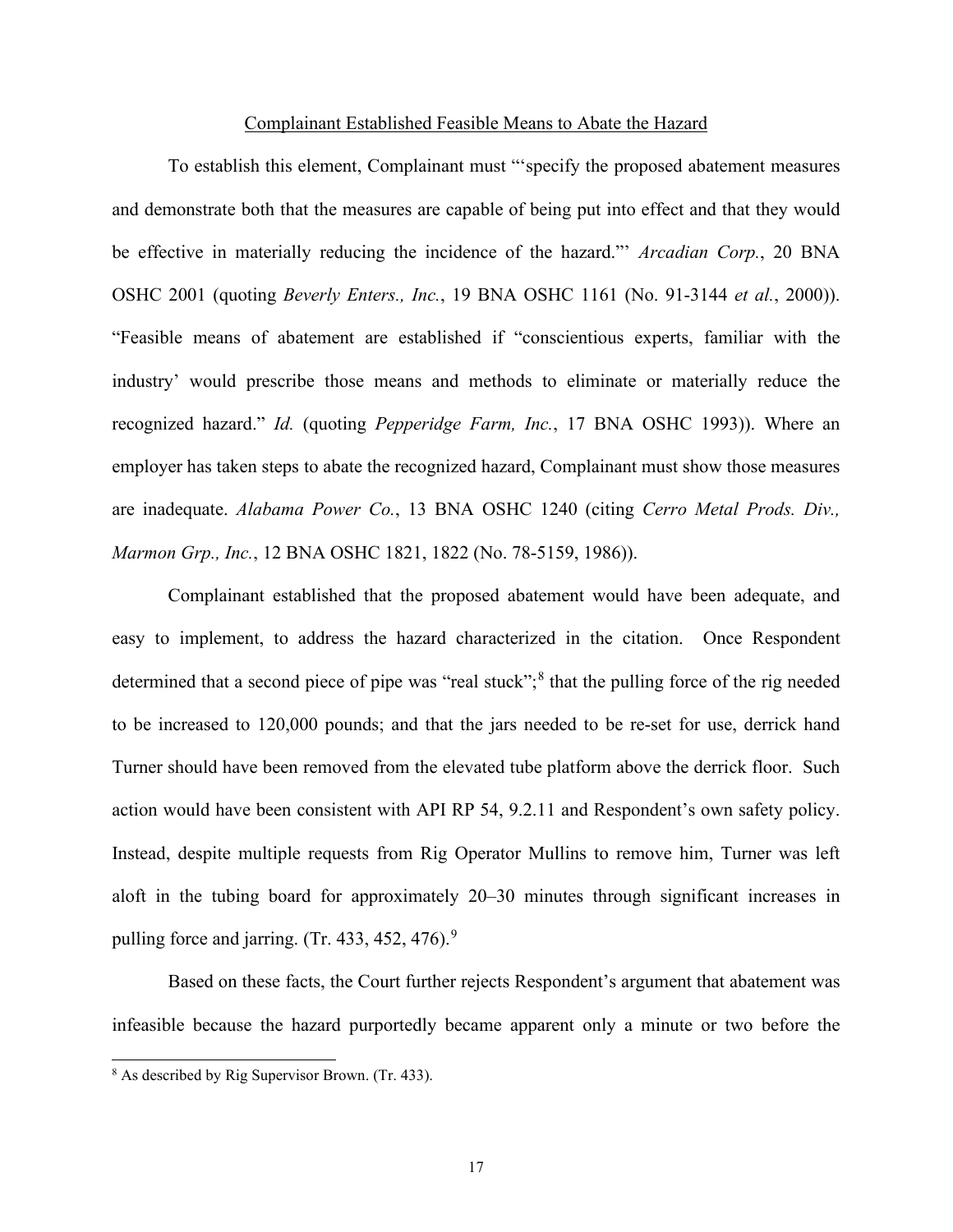accident. The hazard did not materialize when the rig started to lift, wobble, and tip. By the terms of the API standard and Respondent's own safety policy, the hazard to Turner arose at the point the rig was no longer capable of removing the pipe string through the application of normal pulling force. Indeed, this was the point at which Brown was called over to the rig controls, and Mullins began his repeated requests to remove Turner from the mast platform. This particular abatement was uncomplicated and required nothing more of Respondent than to follow industry standards, comply with its own safety policy, and listen to its Rig Operator. Turner could have simply been instructed to get off the rig. Accordingly, the Court finds Complainant established a feasible means to abate the hazard.

# Respondent's Employees Were Exposed to a Hazard

 As discussed above, Turner was exposed to the hazard when he was allowed to remain on the elevated tube platform, 60 feet above the derrick floor, while the rig pulling force was gradually increased to nearly double the pipe string weight, and jars were set off. Employee exposure to the hazard was established.

## Respondent Had Knowledge of the Violation

To prove this element, Complainant must show Respondent knew or, with the exercise of reasonable diligence, could have known of the violation. *Dun-Par Engineered Form Co.*, 12 BNA OSHC 1962, 1965 (No. 82-928, 1986). The key is whether Respondent was aware of the conditions constituting a violation, not whether it understood the conditions violated the Act. *Phoenix Roofing, Inc.*, 17 BNA OSHC 1076, 1079–80 (No. 90-2148, 1995). Complainant can prove knowledge of an employer through the knowledge, actual or constructive, of its supervisory employees. *Dover Elevator Co.*, 16 BNA OSHC 1281, 1286 (No. 91-862, 1993). If a supervisor is, or should be, aware of a hazardous condition, it is reasonable to charge the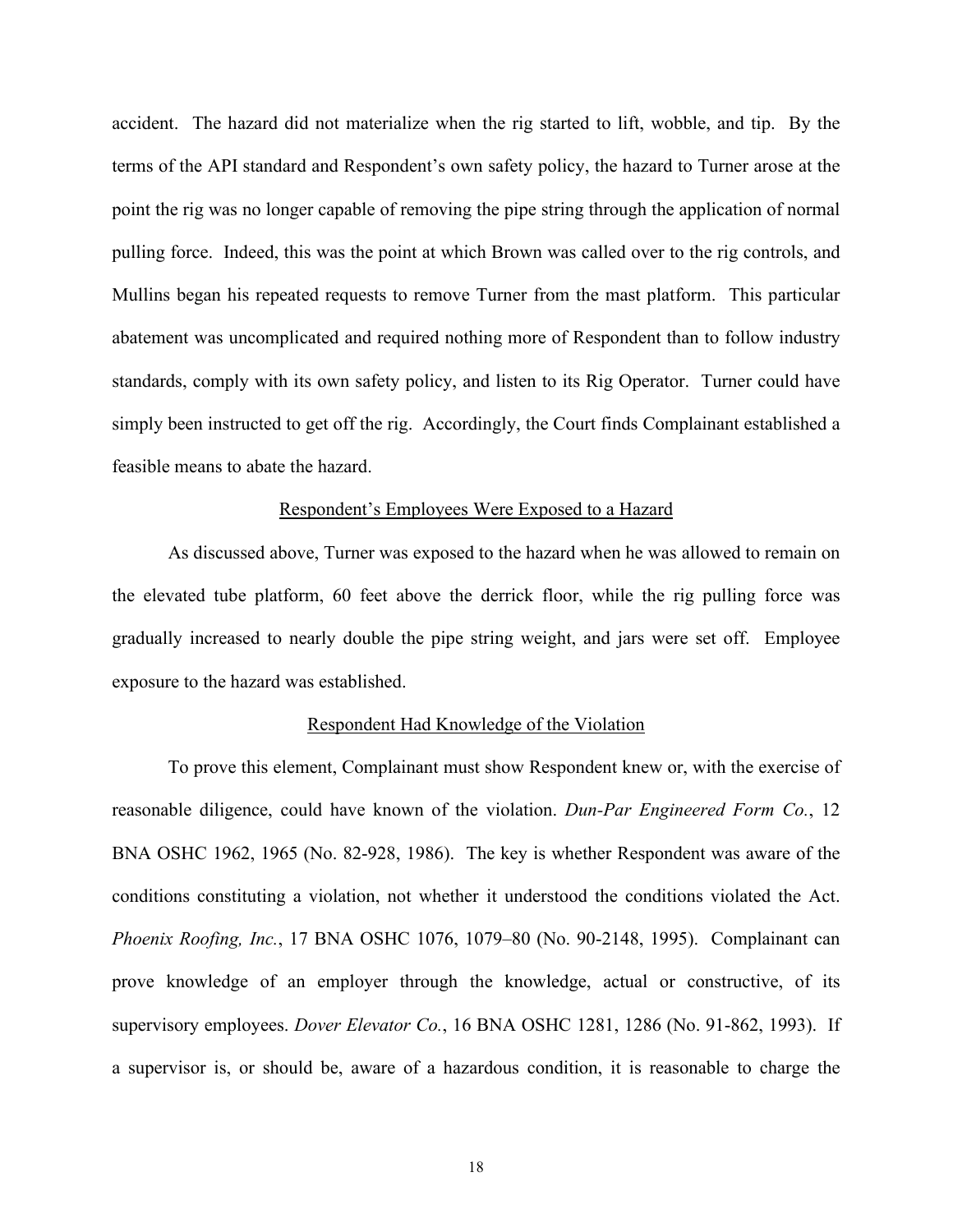employer with that knowledge. *See Mountain States Tel. & Tel. Co. v. OSHRC*, 623 F.2d 155, 158 (10th Cir. 1980).

Brown, Respondent's on-site supervisor, was standing right next to Mullins from the time the decision was made to increase the pulling force to 120,000 and re-set the jars, to the point right before the rig tipped over. (Tr. 372–73). Brown estimated that this lasted approximately 20 minutes. He was specifically aware of the conditions of the rig, the location of derrick hand Turner, and the multiple requests made by Mullins to remove Turner from the rig mast. Rig Supervisor Brown's knowledge is imputed to Respondent. Complainant established employer knowledge of the violative condition. Accordingly, the Court finds Complainant established the *prima facie* elements of the general duty clause violation alleged in Citation 1, Item 1.

# Respondent Failed to Prove the Affirmative Defense of Unpreventable Employee Misconduct

In order to prevail on a claim of unpreventable employee misconduct, Respondent must show: (1) it had established work rules designed to prevent the violation; (2) it had adequately communicated those rules to its employees; (3) it had taken steps to discover violations of the rules; and (4) it effectively enforced the rules when violations were detected. *Am. Eng'g & Dev. Corp.*, 23 BNA OSHC 2093, 2096–97 (No. 10-0359, 2012). In other words, it is incumbent upon Respondent to "demonstrate that the actions of the employee were a departure from a uniformly and effectively communicated and enforced workrule [sic]." *Archer-Western Contractors Ltd.*, 15 BNA OSHC 1013 (No. 87-1067, 1991).

During the examination of Brown, Respondent asked whether an employee could be disciplined for his/her failure to exercise stop work authority in a situation that calls for it. (Tr. 462). Complainant objected on the basis that such evidence was irrelevant in light of Respondent's discovery responses, wherein it stated three separate times that "it's not currently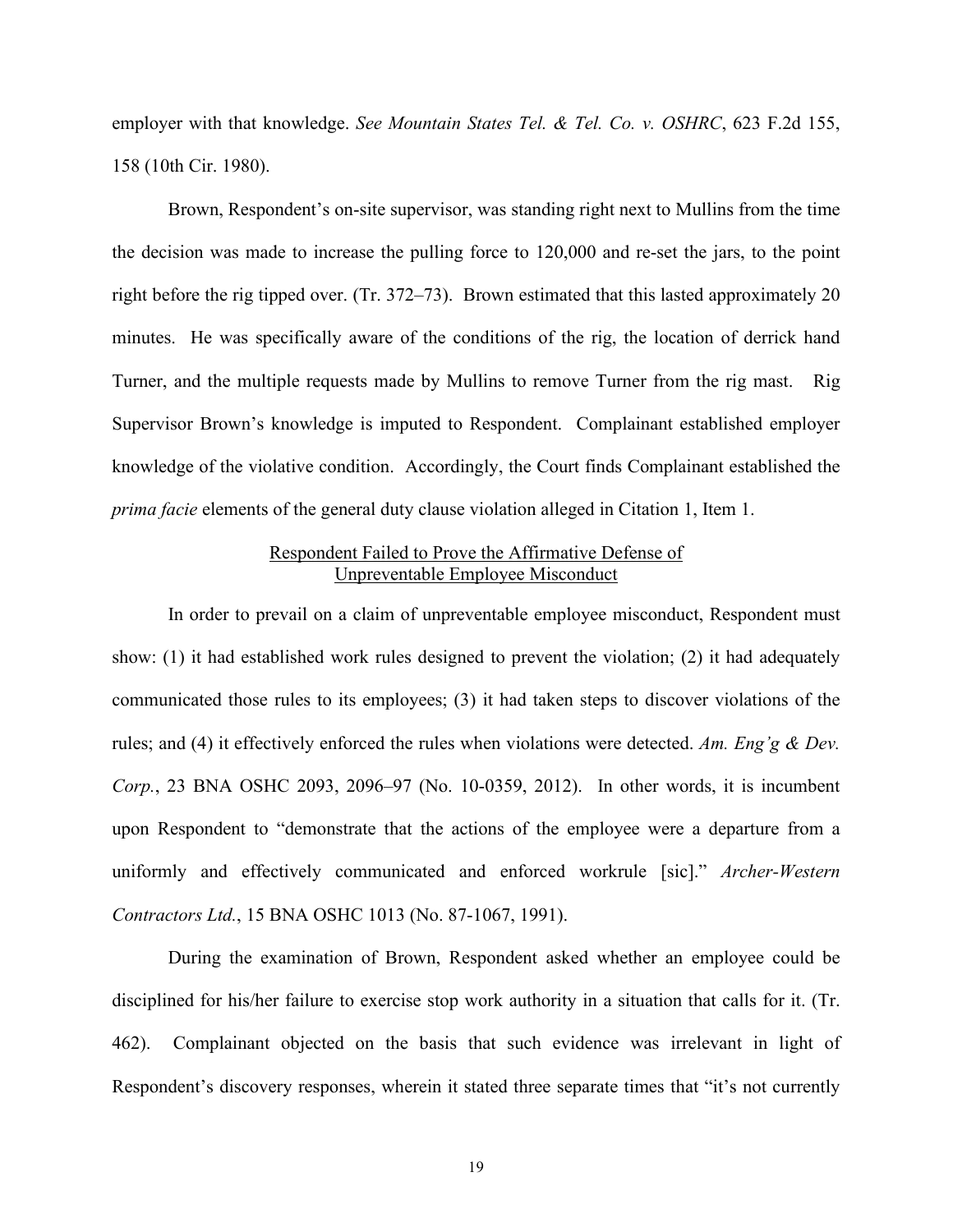asserting an employee misconduct defense but reserves the right to assert such defense at a later time." (Tr. 463–65); *see also Compl't Br.* at 23–24. Respondent said that it felt compelled to reassert the affirmative defense at trial, with no prior notice to Complainant or the Court, because Mullins testified he exercised his stop work authority by pausing the operation and asking at various points to have Turner come down from the tubing board. (Tr. 408–409). Respondent, without producing any evidence in support, argued this was inconsistent with deposition testimony Mullins had given in a separate, civil case. (Tr. 465–67). The Court left open the issue of whether the defense was still available to Respondent and directed the parties to address it in their post-trial briefs. (Tr. 467–68).

Although given the opportunity to do so, Respondent did not pursue the matter further in its examination of witnesses or in its post-trial brief. Thus, although Respondent asserted the unpreventable employee misconduct defense in its *Answer*, the Court finds its discovery responses and failure to argue the defense in its post-trial brief are tantamount to abandonment. *Georgia-Pacific Corp*., 15 BNA OSHC 1127, 1991 CCH OSHD ¶29,395 (No. 89-2713, 1991). Accordingly, the Court rejects any claim of unpreventable employee misconduct by Respondent. Citation 1, Item 1 will be AFFIRMED.

### **Penalty**

In calculating appropriate penalties for affirmed violations, Section  $17(i)$  of the Act requires the Commission give due consideration to four criteria: (1) the size of the employer's business, (2) the gravity of the violation, (3) the good faith of the employer, and (4) the employer's prior history of violations. Gravity is the primary consideration and is determined by the number of employees exposed, the duration of the exposure, the precautions taken against injury, and the likelihood of an actual injury. *J.A. Jones Construction Co.*, 15 BNA OSHC 2201